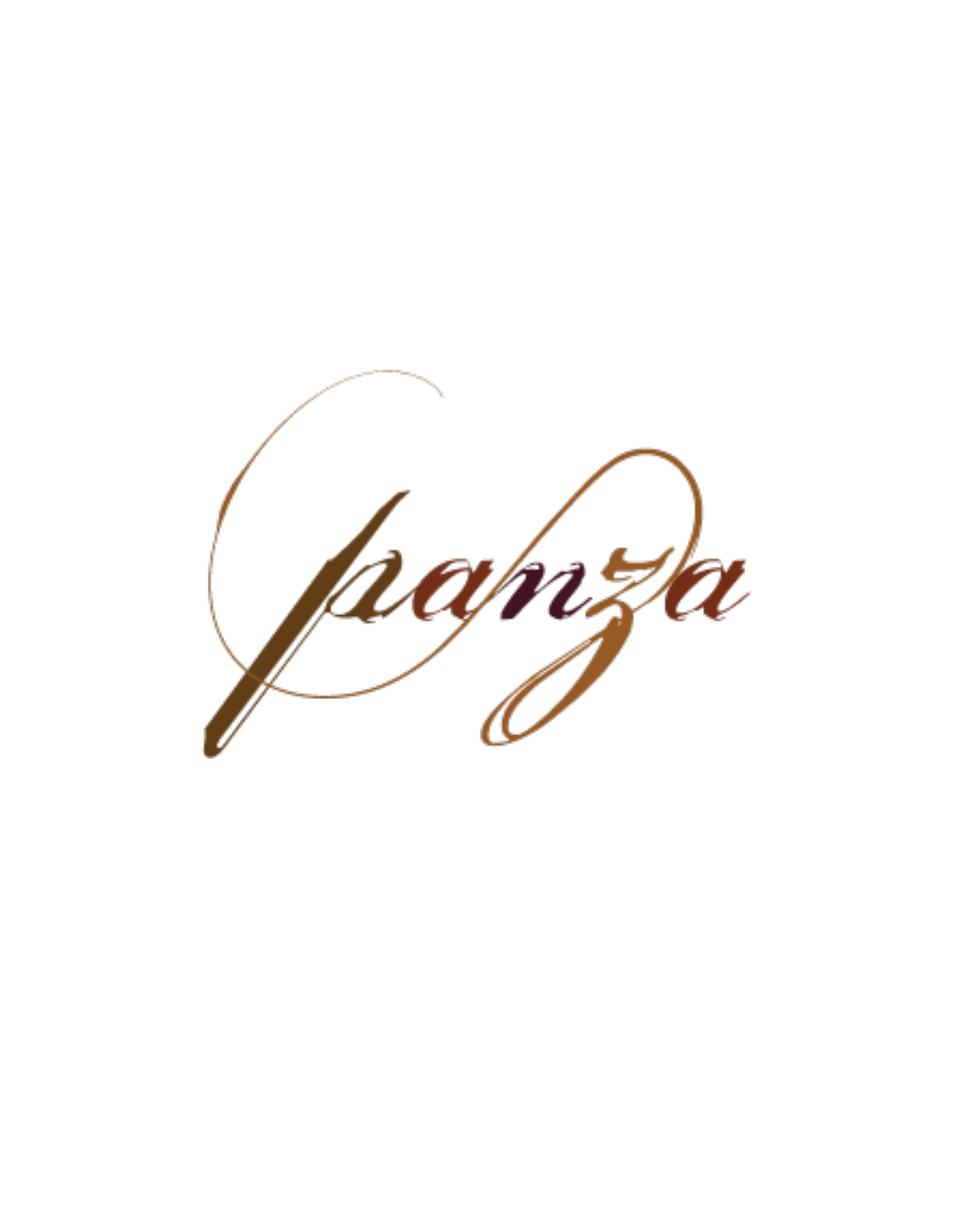## APPETIZER

#### FRIED CALAMARI cherry peppers, red onions, spicy aioli small 13 | large 16

#### BURRATA 15

cream filled fresh mozzarella served over a tomato salad with basil and EVOO

#### GRILLED ITALIAN GREENS 12

escarole, radicchio, baby arugula, crispy polenta, gorgonzola sauce, balsamic drizzle

#### GARLIC BREAD 6

MUSSELS 16 red, white or fra diavolo sauce

#### WILD MUSHROOM & GOAT CHEESE SPRING ROLL 12

honey thyme sauce

#### BRUSCHETTA 11

grilled garlic toast topped with marinated tomatoes, red onion, crumbled goat cheese, balsamic reduction

PANZA SPARE RIBS 13 slow-braised spare ribs with sweet Sicilian BBQ sauce

## S A L A D

HOUSE SALAD 6 mixed greens, sherry vinaigrette

### CAESAR SALAD\* 7

CAPRESE 12 fried tomato, fresh mozzarella, basil oil

#### ITALIAN CHOP SALAD ( FOR TWO) 16

imported Italian meats and cheeses, pepperoncini, red onion, artichoke hearts, crispy pancetta, chopped romaine

SIDE GRILLED ASPARAGUS 8 GRILLED VEGETABLES 8 HOMEMADE MEATBALLS 8

Before placing your order, please inform your server if a person in your party has a food allergy. Consuming raw or undercooked meats, poultry, seafood, shellfish or eggs may increase your risk of foodbourne illness. \*Homemade caesar dressing is made with raw eggs.\*These items are cooked to order or contain raw ingredients.Max 2 credit cards per table. Parties of 6+ an 18% gratuity will be added. \$7 split plate charge added when sharing an entree.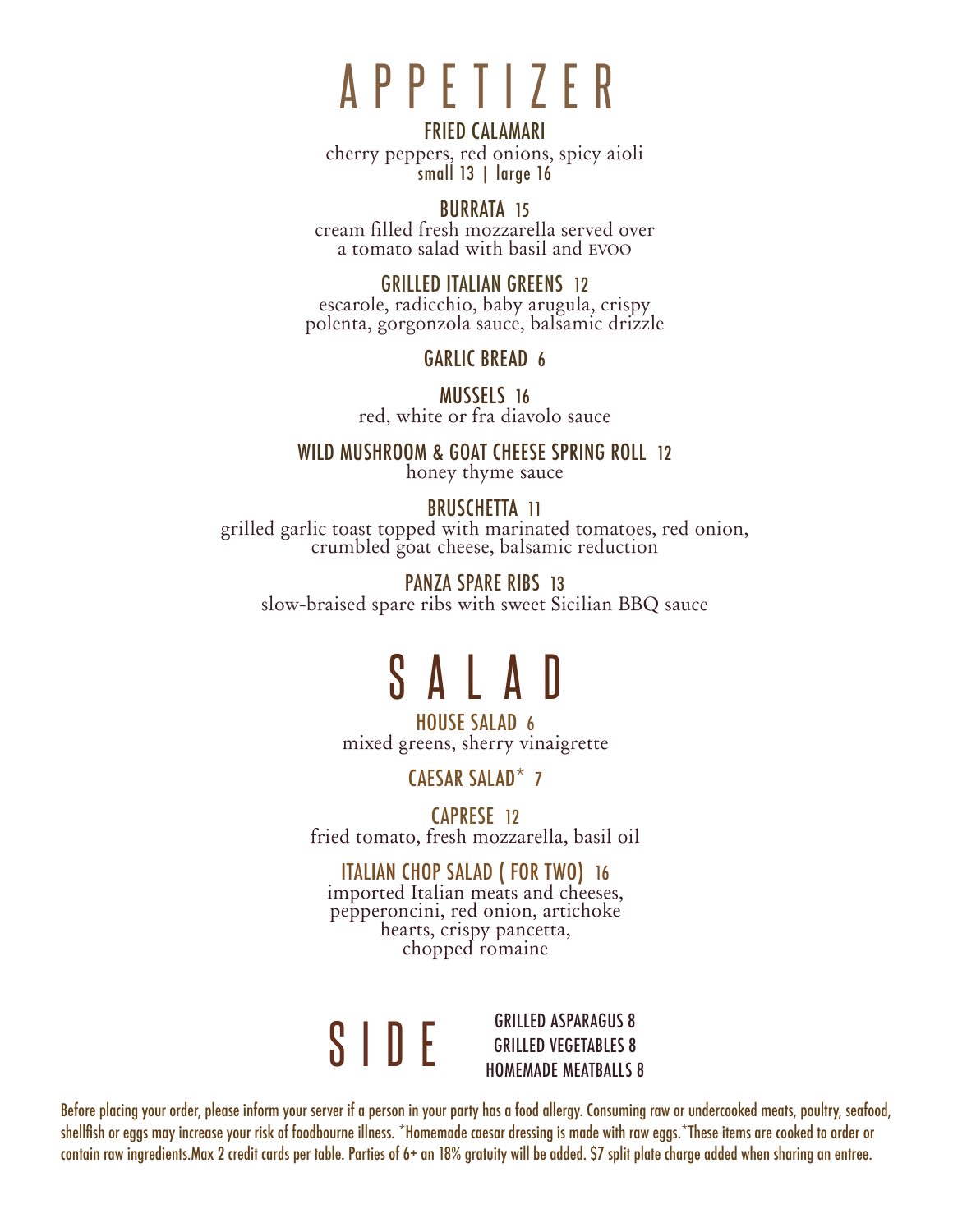## PASTA

BUTTERNUT SQUASH RAVIOLI 19 roasted squash, brown butter sage sauce

PENNE AMATRICIANA 19 pancetta, onions, roasted eggplant, fontina cheese, plum tomato sauce

POTATO GNOCCHI BOLOGNESE 19 light potato dumplings, classic beef and pork ragu

LINGUINE CARBONARA 19 crispy pancetta, onions, silky egg cheese sauce

BAKED ZITI 19 meatballs, plum tomato ricotta sauce

PENNE WITH CHICKEN & BROCCOLI 20 garlic cream sauce

LINGUINE & LITTLENECK CLAMS 24 red, white or fra diavolo

LINGUINE ALLA PESCATORE 27 shrimp, scallops, mussels, clams and calamari in a red, white or fra diavolo sauce

#### "FREE FORM" LASAGNA 21 black pepper pasta sheets, chicken, mushrooms,

spinach, plum tomato ricotta sauce LOBSTER RAVIOLI 23

scallions, diced tomatoes, dijon cream sauce

BEEF & VEAL TORTELLONI 20 wild mushrooms, baby spinach, shallot, veal stock reduction

SPINACH & RICOTTA RAVIOLI 19 sun dried tomato, toasted pine nut cream sauce

> BABY RIGATONI & SAUSAGE 20 red peppers, onion, plum tomato, crumbled goat cheese

#### TARRAGON FETTUCCINI & GRILLED LOBSTER TAILS 31

peas, diced tomato, brandy cream sauce

## ENTREE

EGGPLANT PARMIGIANA 20 served with a side of pasta

CHICKEN OR VEAL PARMIGIANA served with a side of pasta Chicken 20 | Veal 21

#### CHICKEN OR VEAL MARSALA

prosciutto, mushrooms, marsala wine sauce, served with a side of pasta Chicken 20 | Veal 21

#### CHICKEN OR VEAL PICATTA

capers, artichoke hearts, white wine lemon sauce, served with a side of pasta Chicken 20 | Veal 21

#### CHICKEN OR VEAL PANZA

mushrooms, spinach, sun dried tomato, toasted pine nuts, balsamic marsala sauce, served with a side of pasta Chicken 20 | Veal 21

### CHICKEN OR VEAL SALTIMBOCCA

prosciutto, mozzarella, white wine sage sauce, over grilled vegetables, served with a side of pasta Chicken 21 | Veal 22

SEAFOOD RISOTTO 23 shrimp, scallops, asparagus, diced tomato, creamy arborio rice

GRILLED MAPLE MUSTARD GLAZED SALMON 28 butternut squash risotto

BRAISED BEEF SHORT RIB 30 crispy polenta, red wine tomato sauce